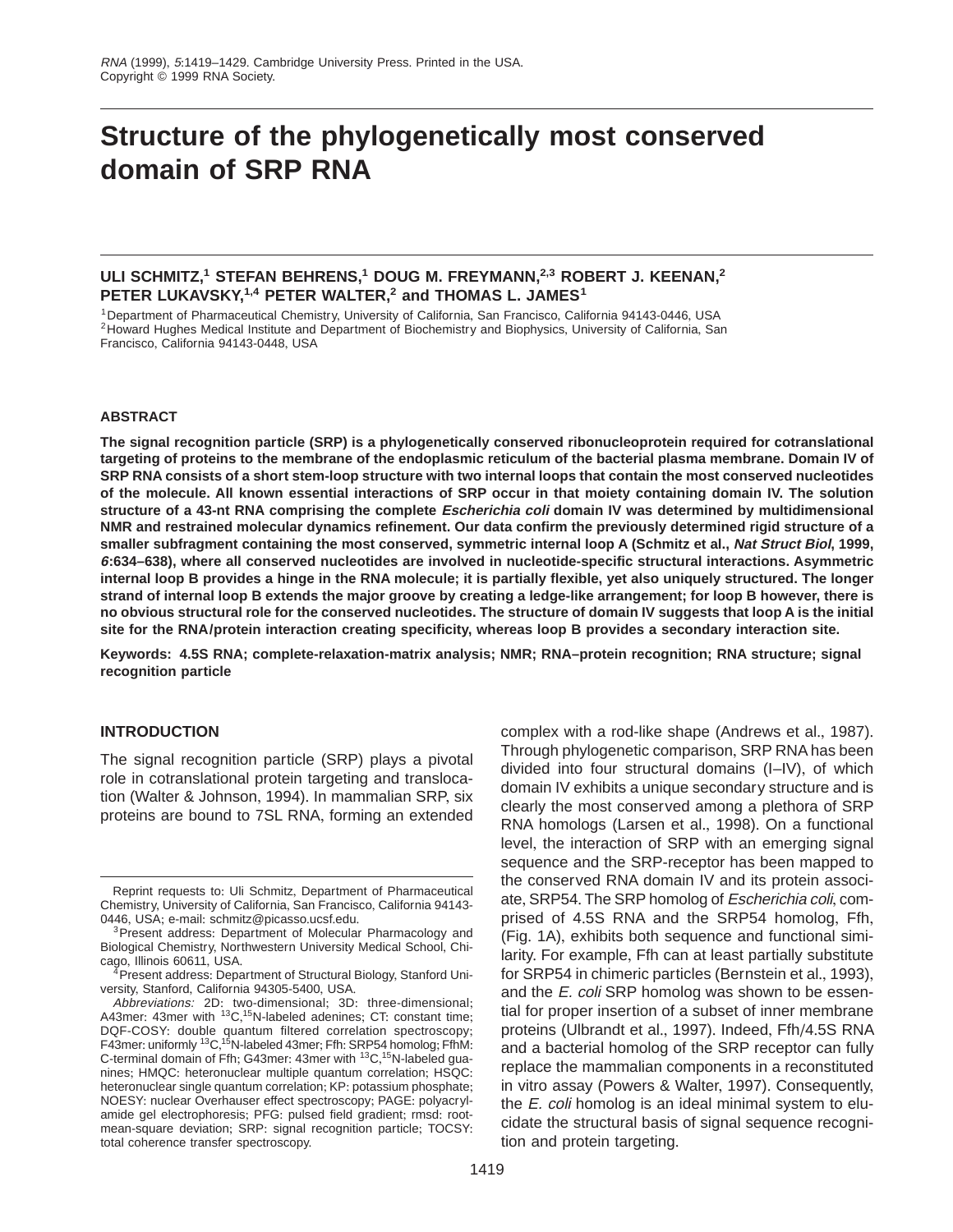

**FIGURE 1. A:** Predicted secondary structure of *E. coli* 4.5S RNA and its putative interaction site with Ffh. Internal loops are lettered A–E. B: Domain IV consensus sequence and constructs for NMR structure determination. Phylogenetically conserved nucleotides are in bold type; nonnative nucleotides are in lower case letters; numbering scheme is according to 4.5S RNA.

Ffh consists of two domains: the N-terminal domain, which is mostly involved in the GTP-dependent interaction with the SRP-receptor, and the methionine-rich domain (FfhM), which is involved in signal sequence recognition and SRP RNA binding. Circular dichroism (CD) studies (Zheng & Gierasch, 1997) suggest that FfhM alone adopts a highly  $\alpha$ -helical, yet "molten globule" structure that is severely destabilized upon signal sequence binding. The recently determined crystal structure of Thermus aquaticus FfhM (Keenan et al., 1998), however, revealed a well-structured fold and confirmed that FfhM consists of four amphipathic helices, of which two are joined by a large loop that is thought to contribute to the signal sequence binding pocket. A region in FfhM that was found essential for RNA binding was defined in Bacillus subtilis (Kurita et al., 1996) and maps to a three-helix motif in the  $T$ . aquaticus Ffh structure. Two of these helices are joined by a short, basic helix, carrying a conserved arginine-rich motif. With respect to the role of SRP RNA, the CD studies mentioned above (Zheng & Gierasch, 1997) suggest that the RNA conveys essential structural stability to FfhM so it can properly bind signal sequences and/or transmit this information to downstream effectors.

The molecular basis of this stabilizing interaction and the RNA's contribution to the processing of the signal sequence binding event is unknown. To this end, we have begun to elucidate high-resolution structures of the RNA and its complex with FfhM. Recently, we reported the solution structure of a 28-nt domain IV fragment (see Fig. 1B) (Schmitz et al., 1999), comprising the most conserved region of domain IV. The structure of the SRP 28mer revealed that the conserved, symmetric internal loop (loop A) adopts a stable, novel motif with multiple cross-strand interactions. All phylogenetically conserved nucleotides are involved in nucleotidespecific hydrogen bonds or other structural interactions. Thus, phylogenetic conservation seems to reflect the requirement of the loop A nucleotides for building a unique and very compact structure that most likely forms a recognition site for FfhM. In FfhM binding studies (Kurita et al., 1996; Schmitz et al., 1996; Zheng  $&$ Gierasch, 1997), however, protein footprints observed in chemical and enzymatic modification experiments (Lentzen et al., 1996) indicate that the asymmetric internal loop B is also involved in RNA/protein interactions. Short domain IV fragments with only loop A present (i.e., 24-nt hairpin, comprising E. coli sequence G43 through C66, and a 28-nt hairpin as shown in Fig. 1B) bind FfhM with an affinity that is one order of magnitude less tight than that measured for intact 4.5S RNA, A 43-nt hairpin with both loops A and B (43mer, Fig. 1B), however, exhibits essentially the same affinity for FfhM as the entire 4.5S RNA (20–50 nM) (Schmitz et al., 1996), indicating that this portion of the RNA contains all elements required for interaction with FfhM.

Here, we report the NMR solution structure of the 43mer, representing the complete domain IV for E. coli. For internal loop A, we confirm the conformation previously seen for the 28mer (Schmitz et al., 1999) indicating that the structures of the two internal loops are independent from each other. Internal loop B, which contains only three conserved nucleotides, was found to be in a semiflexible regime without any distinct structural features involving the conserved nucleotides specifically. The complete domain IV structure in conjunction with the T. aquaticus FfhM crystal structure (Keenan et al., 1998) and protein footprinting data (Lentzen et al., 1996) allows an initial glimpse of an unusual RNA/protein interface.

## **RESULTS**

Previous work has shown that physiological concentrations of Mg<sup>2+</sup> (e.g., 2.5 mM Mg<sup>2+</sup> with 0.25 mM RNA) lead to structural stabilization of domain IV fragments, such as the 28mer mentioned above (Schmitz et al., 1996; Lukavsky et al., 1997), that is accompanied by some unique characteristics in the 1H NMR spectra. The same  $Mq^{2+}$ -dependent features are also evident for the full domain IV fragment. The particular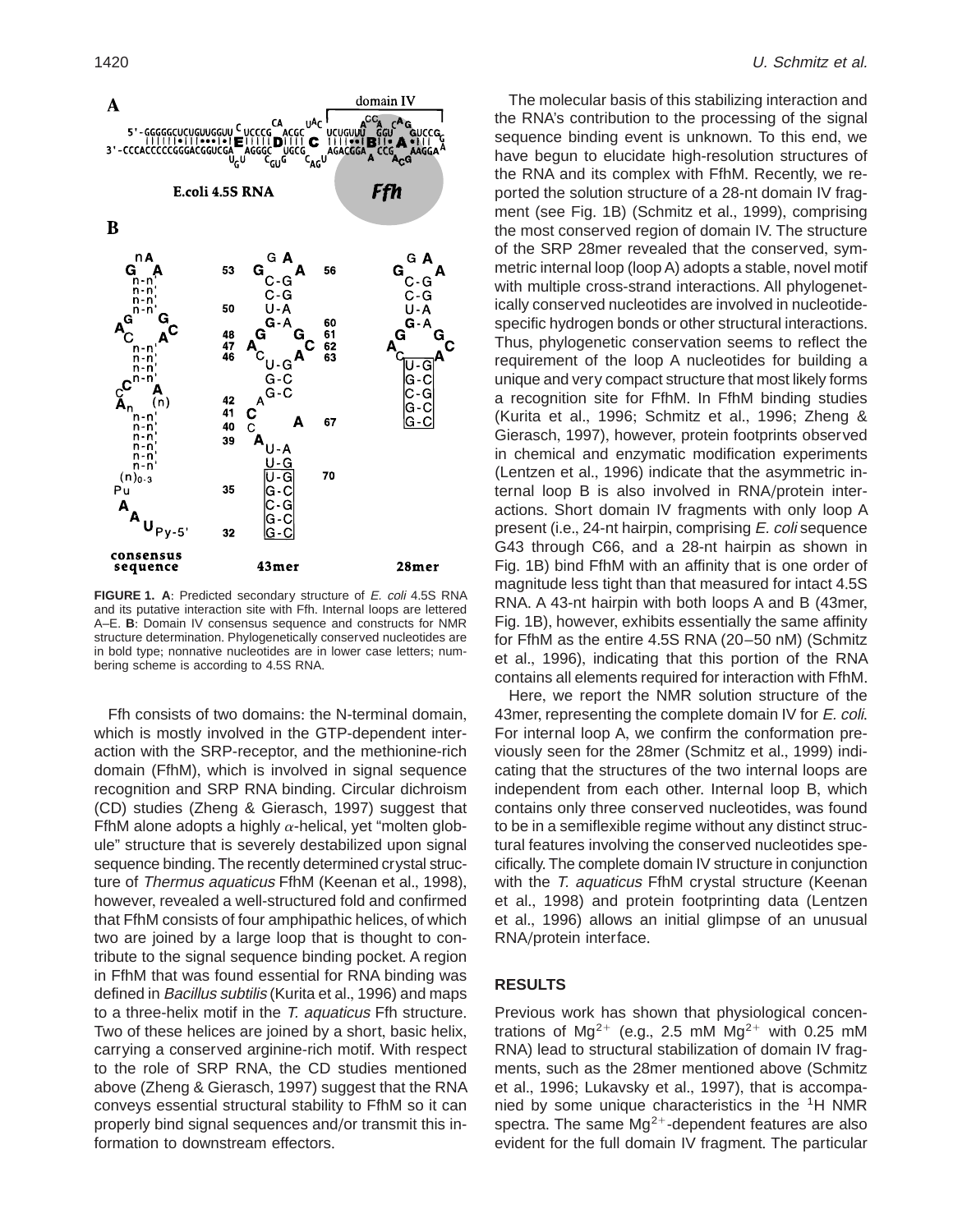signature of the  $Mg^{2+}$  conditions entails three new G-imino resonances (Fig. 2A), all associated with internal loop A. The NOE cross-peak pattern for these upfield imino resonances are virtually identical for the 28 mer and 43 mer fragments (Fig. 2B). This is particularly noteworthy for the unusual cross-strand NOEs exhibited by G61NH. This result strongly indicates that the unique structural motif adopted by loop A is independent of the presence of loop B.

Given the prevalence of  $Mg^{2+}$  ions in the cytosol of living cells, the  $Mg^{2+}$  form of domain IV RNA is likely to be the physiologically relevant state; thus, we determined the structure of the 43mer in the presence of  $Mg^{2+}$  ions. Unfortunately, these conditions also lead to increased spectral line widths (up to 50% larger) especially at higher RNA concentrations, which is not uncommon for  $Mg^{2+}$ -containing buffers. To test the degree to which line broadening resulted from aggregation, we ascertained the translational diffusion constant  $(D_t)$  of the 43mer under various conditions using PFG methods (Butcher et al., 1997; Lapham et al., 1997). Values for  $D_t$  in the presence of Mg<sup>2+</sup> were only marginally decreased compared with the  $Mg^{2+}$ -free condition for



FIGURE 2. A: <sup>1</sup>H<sup>15</sup>N-HSQC of imino moieties of SRP 43mer in the presence of  $Mg^{2+}$ . Boxes indicate peaks are seen only in the presence of Mg<sup>2+</sup> (10 mM KP, 10 mM MgCl<sub>2</sub>; 0.3 mM RNA; 15 °C). **B**: NOESY traces for the imino proton of G61 of the 28mer (top) and 43mer (bottom). Mixing time: 120 ms; conditions as in A. NOE crosspeaks are labeled with the connecting proton.

RNA concentrations spanning a range from 0.14 to 1.4 mM (e.g.,  $0.82 \pm 0.02$  10<sup>-6</sup> cm<sup>2</sup>/s vs. 0.79  $\pm$  0.02  $10^{-6}$  cm<sup>2</sup>/s for 10 mM Mg<sup>2+</sup> vs. no Mg<sup>2+</sup>). The observed line-broadening must be attributed to mild, nonspecific aggregation, which is aggravated over time, as  $D_t$  decreases further very slowly over weeks (after two weeks:  $0.77 \pm 0.02$  10<sup>-6</sup> cm<sup>2</sup>/s). Therefore, samples were prepared freshly before each longer NMRexperiment. Moreover, quantitative structural information (NOE intensities) was extracted only from NOESY data obtained at low (0.3 mM) RNA concentrations.

## **Chemical shift assignments**

Nearly complete spectral assignments of the nonexchangeable protons have been obtained using a combination of homonuclear and heteronuclear NMR data for different temperatures (20  $\degree$ C, 30  $\degree$ C, and 35  $\degree$ C). A table with chemical shift assignments at  $30^{\circ}$ C and spectra showing sequential assignments are available as supplemental material at our web-site (http:// picasso.ucsf.edu/supplement.html). Although the chemical shift assignments of the 28mer (Lukavsky et al., 1997; Schmitz et al., 1999) provided enormous help (chemical shifts of residues U45–G64 are almost identical for the two RNA fragments), uniform <sup>13</sup>C-,<sup>15</sup>Nlabeling did not permit complete resonance assignments. For the 43mer, which is among the largest RNA fragments whose structure has been solved by NMR methods, the overlap, especially in the <sup>13</sup>C-dimension, could only be tackled through reducing the number of observable nucleotides by single-nucleotide labeling of adenine or guanine, respectively (A43mer, G43mer).

<sup>1</sup>H,<sup>13</sup>C-HSQC spectra of A43mer and G43mer (Fig. 3A) and the fully  $15N$ ,  $13C$ -labeled sample (F43mer) in combination with DQF-COSY and TOCSY spectra, yielded nucleotide-specific base proton assignments, which enabled the tracing of an unambiguous H1'-H8/H6 walk in the homonuclear NOESY data (available as supplemental material). Ribose spin systems were determined using three-dimensional  $(3D)$   $^1H, ^{13}C$ -HCCH-COSY and 3D <sup>1</sup>H,<sup>13</sup>C-HCCH-TOCSY spectra for A43mer, G43mer, and F43mer samples. Threedimensional <sup>1</sup>H,<sup>13</sup>C-NOESY-HSQC spectra of all labeled samples and two-dimensional  $(2D)$  <sup>13</sup>C-edited NOESY spectra of A43mer and G43mer samples yielded structurally important NOEs along with the homonuclear NOE spectra. Sequential assignments of all H2 protons, except those of A39 and A68, were straightforward on the basis of their NOEs to H1' and other H2 protons. Due to the close chemical shifts of A68H8 and A68H2 and the broad lines of A39H2 (Fig. 3A), longrange correlation experiments failed to resolve these protons, but A39H2 and A68H2 were assigned unambiguously after the first round of structure calculations+

The unusual H1' chemical shifts that have been reported for the 28mer (Lukavsky et al., 1997; Schmitz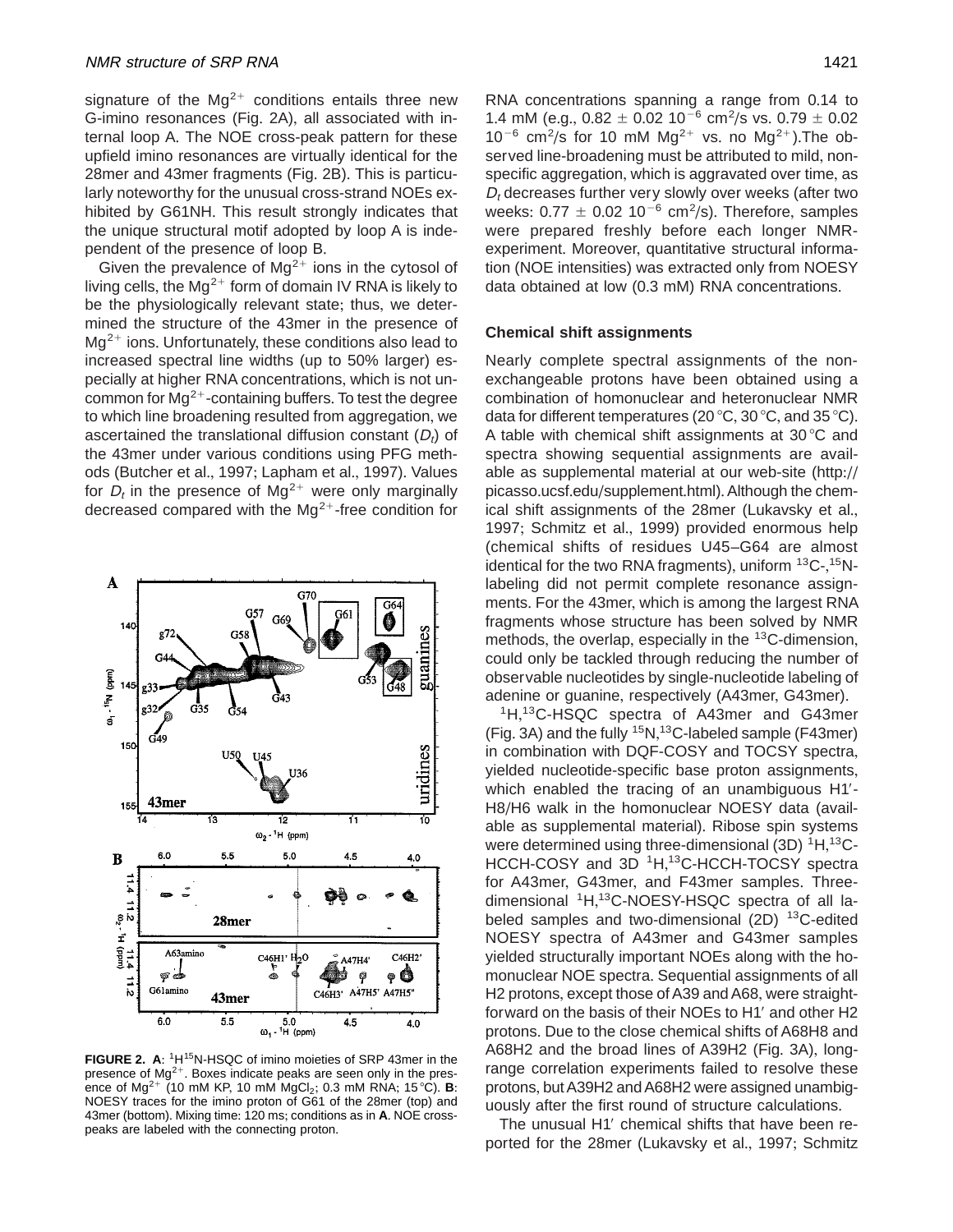

**FIGURE 3. A:** Aromatic region of <sup>1</sup>H<sup>13</sup>C-HSQC spectra of <sup>13</sup>C, <sup>15</sup>Nlabeled G43mer (top) and A43mer (bottom) (10 mM KP, 10 mM MgCl<sub>2</sub>; 1.0 mM RNA; 35 °C). An extra adenine arising from the "n + 1"-transcription product is labeled x. **B**: Anomeric region of CT-<sup>1</sup>H<sup>13</sup>C-HSQC spectra of <sup>13</sup>C,<sup>15</sup>N-labeled G43mer (conditions as in **A**).

et al., 1999) were also found for the 43mer. Constant time HSQC spectra of G43mer (Fig. 3B) revealed the shifted H1' resonances of G58 of the tetraloop and G48, G61, and G64 of loop A. This is yet another clear indication that loop A assumes the same structure in the truncated and full domain IV RNA fragments.

Imino protons were assigned on the basis of their NOEs to neighboring imino protons and NOEs to nonexchangeable protons after G- and U-imino protons had been distinguished in  $2D^{-15}N^1H$ -HMQC experiments (Fig. 2A). Spectral dispersion in the imino region is poor, especially in the  $15N$ -dimension, such that heteronuclear NOESY experiments do not provide more information than the homonuclear NOE data. The imino assignments of the shorter RNA fragments (Fig. 1B) were very helpful, because internal loop B of the 43mer did not introduce new imino resonances and because the 43mer's terminal stem is very similar to that of the 28mer. To our surprise, three out of five U-imino protons were extremely broad, with U37 and U38 virtually unobservable in the <sup>15</sup>N,<sup>1</sup>H-HMQC experiments (Fig. 2A). Even U50, which is expected to be involved in the only A:U base pair, exhibits a fairly solventaccessible imino proton. Among the G-imino resonances, G69 and G70 are severely overlapped, but assignment was possible because of the observed NOEs and a slightly better separation of the two resonances at lower temperatures.

A significant number of amino protons, especially for the internal loop A, have been assigned as well.

#### **Secondary structure of the SRP 43mer**

NOESY data obtained in  $H<sub>2</sub>O$  show that all putative G:C pairs in the stem regions are formed, consistent with the secondary structure shown in Figure 1B. For A59:U50, all of the NOEs are observed that are typical for an A:U pair stacked between a G:A and a G:C pair. However, U50NH is solvent accessible and the typical NOEs are much weaker than expected. With respect to the putative G:U pairs, NOEs between imino protons indicate formation of U36:G70 and U45:G64 pairs. Although there is no spectral evidence for a G69:U37 wobble pair, some NOEs of the G69 and G70 imino protons along with the sequential NOEs observed in the  $D_2O$  spectra suggest that U37 and G69 are stacked on top of the U36:G70 pair similar to a base-paired arrangement. Solvent accessibility of the U38 imino proton and the complete absence of NOEs precludes a canonical pairing between U38 and A68, in contrast to the predicted secondary structure in Figure 1B. No indications were seen for any of the possible A:C pairings involving the residues in loop B. N1-protonated  $A^{\dagger}$ : C pairs were ruled out based on the observation that none of the  $13C2$ -chemical shifts of the ten A's exhibit a significant dependence on pH over the range 5.0–8.0 (Legault & Pardi, 1994). On top of the conspicuous absence of base pairs, some internal loop residues exhibit differential line widths in the 1H13C-HSQC spectra (e.g. A67, A39; Fig. 3A). These observations, along with flexible ribose moieties for A39, C41, and A42 (3 Hz  $<$  J<sub>H1'H2'</sub>  $<$  6 Hz), suggest that the A39–A42 stretch is partially flexible. The number of NOEs observed for this internal loop, including some crossstrand restraints (12.8 average restraints per residue), however, was sufficient for structure calculations.

For loop A, we observed the same pattern as we previously described for the 28mer (Lukavsky et al., 1997; Schmitz et al., 1999). In particular, we obtained no hints for A:C pairings from the spectra. Both loop A guanine imino protons are very sharp, implying their involvement in hydrogen bonds. The unusual NOEs of G61NH indicate its placement near the cross-strand riboses of C46 and A47.

With respect to G:A pairings in the 43mer, G49 and A60 form a carbonyl-amino G:A pair, whereas G53 and A56 of the tetraloop assume a sheared orientation, very similar to that described for the GAAA tetraloop in solution (Jucker et al., 1997) and crystal structure (Cate et al., 1996).

## **Structure refinement**

The structure of the 43mer was determined by generating initial models with the correct fold using DYANA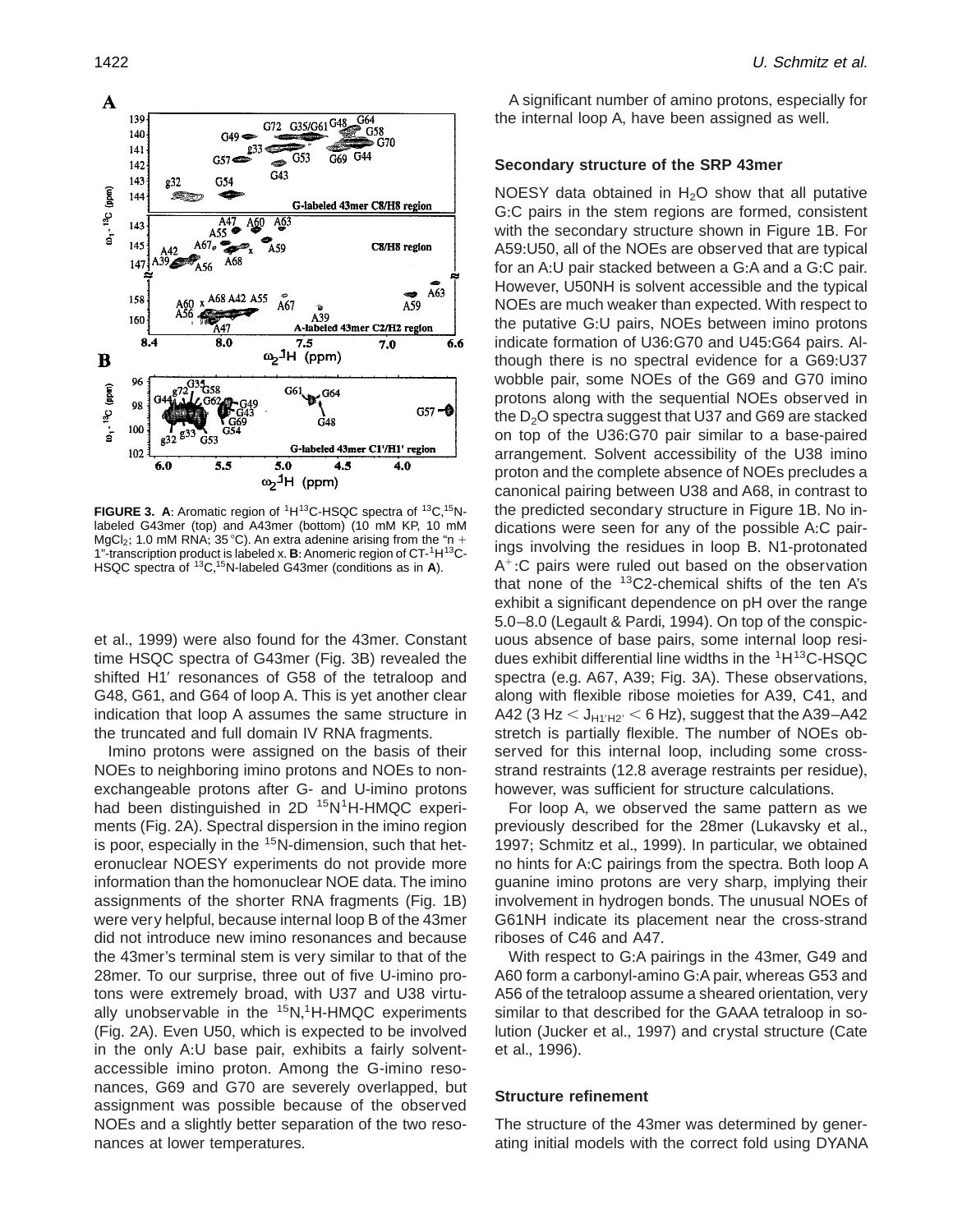(Güntert et al., 1997) followed by restrained molecular dynamics (MD) refinement. For the first step, all NOEs were utilized in the common semiquantitative manner (Jaeger & Tinoco, 1993). To ensure a reasonable convergence rate for the DYANA step, backbone torsion angle restraints are essential. In lieu of sequential <sup>31</sup>P assignments, which are typically used to establish qualitative A-form backbone torsion angle restraints, we introduced such restraints only for the stem regions, where all of the typical NOESY walks and the sequential NOEs of the imino protons indicated regular A-form geometry. Refinement of the internal loops and the tetraloop was solely driven through distance and sugar pucker restraints.

To increase the precision of the final structure, especially for the internal loops, we used complete-relaxationmatrix-derived distance restraints (Liu et al+, 1990, 1994; Schmitz & James, 1995) in the restrained MD refinement. For NOEs involving exchangeable protons and those observed exclusively in 3D NOESY-HMQC spectra, restraints were given conservative bounds  $(1-6 \text{ A})$ . Overall, a substantial number of distance restraints were obtained with an average of 16.4 per residue (Table 1).

Despite the reasonable number of structural restraints, refinement of the DYANA structures did not produce a completely converged pool of structures, indicated by a relatively high overall atomic root-mean-square deviation (rmsd) for the final ensemble (Table 1)+ However, regional atomic rmsd revealed that all parts of the 43mer converged well with the exception of asymmetric internal loop B. Figure 4 illustrates the regional convergence and highlights a relative disorder for residues U37–C40. This stretch also exhibits a slightly larger residual restraint violation compared to the rest of the molecule (0.104 Å vs. 0.049 Å). These observations are not surprising in light of the data mentioned above suggesting a partially flexible loop B. The part of loop B containing the excess residues clearly acts as a hinge between the two well-defined parts of the 43mer. The schematic in Figure 4 depicts the effect when two cylindrical segments are joined with a flexible linker on only one side. One must bear in mind, however, that the conical space covered by the terminal stem in our final ensemble should not be mistaken for actual conformational sampling of the molecule, because all structures still try to satisfy all structural restraints at once. On the other hand, the linker region itself is far from being totally disordered. The seven residues in loop B exhibit a total of 51 sequential NOEs and 13 crossstrand NOEs, which overall led to consistent structural features (see below) despite the limited structural precision (average rmsd for ten structures  $= 2.3$  Å, considering residues U38-A42 and A67-A68). The value of averaging coordinates of the final ensemble members, however, is limited for the conformationally heterogeneous portion of a molecule. Even with these caveats, the situation for the linker region in loop B still **TABLE 1**. Statistics for restraints and structural ensemble.

| <b>Restraints</b>                                                 |                        |                    |
|-------------------------------------------------------------------|------------------------|--------------------|
| Total number of distance restraints<br>(interresidue)             | 706                    | 383                |
| MARDIGRAS-derived (average precision)                             | 431                    | $(1.72 \text{ Å})$ |
| Qualitative, 3D and 2D $(1-6 \text{ Å})$                          | 154                    |                    |
| Qualitative, exchangeable protons<br>$(1-6 \text{ Å})^{\text{a}}$ | 121                    |                    |
| Average number per residue<br>Other:                              | 16.4                   |                    |
| Base pairing restraints (dist., angle)                            | 60                     |                    |
| Sugar pucker restraints (dihedral)                                | 195                    |                    |
| Backbone (dihedral)                                               | 90                     |                    |
| Total restraint average per residue                               | 24.4                   |                    |
| Ensemble parameters                                               | $\langle SA \rangle^b$ | SAb                |
| Distance average deviation (A)                                    | $0.048 \pm 0.002$      | 0.048              |
| Average of violations (Å)                                         | $0.14 \pm 0.01$        | 0.14               |
| Number of violations $>0.5$ Å <sup>c</sup>                        | $3.9 \pm 1.1$          | 2                  |
| Angle average deviation (degrees)                                 | $0.43\pm0.08$          | 0.39               |
| Dihedral average deviation (degrees)                              | $0.08 \pm 0.01$        | 0.08               |
| Rmsd deviation from ideal geometry                                |                        |                    |
| Bonds (Å)                                                         | $0.014 \pm 0.001$      | 0.014              |
| Angles (degrees)                                                  | $2.7 \pm 0.1$          | 2.7                |
| Atomic rmsd (Å)                                                   |                        |                    |
| All residues                                                      | 3.56                   |                    |
| Apical part (nt. 43-66)                                           | 1.11                   |                    |
| Top stem, tetraloop (nt 50-59)                                    | 0.68                   |                    |
| Bottom stem (nt 32-36, 70-74)                                     | 0.78                   |                    |
| Symmetric bulge (nt 46-48, 61-63)                                 | 0.61                   |                    |
| Asymmetric bulge (nt 38-42, 67, 68)                               | 2.28                   |                    |

<sup>a</sup>Most bounds were set to 0–6Å; for some strong NOEs, upper bounds of 2.5 Å or 4 Å were used.

 $\rm ^b$ Ten structures were included in the final ensemble  $\rm \langle SA \rangle$  based on the evaluation of restraint violations on a per residue basis. The five structures with the most similar conformation of loop B were averaged and restrained energy-minimized to yield the average structure SA.

 $c$ No violations exceed 0.7 Å. The larger violations arise mostly from the shorter MARDIGRAS-derived distances with relatively tight bounds+

allowed us to deduce a reasonable structure. This was possible because, for half of the structures in our final ensemble, this region was similar enough (average rmsd for five structures  $=1.6$  Å) to allow meaningful averaging.

## **DISCUSSION**

Domain IV of SRP RNA consists of a short stem-loop structure with two bulges that contain the most phylogenetically conserved nucleotides of the molecule. This portion of SRP RNA provides the binding site for SRP54 (or Ffh in prokaryotes), which in turn binds signal sequences and interacts with the SRP receptor. Thus, domain IV and SRP54 together comprise the "business end of SRP" at which all known essential interactions of SRP converge, thereby explaining the extreme phylogenetic conservation of these components. We have solved the NMR structure of domain IV of SRP RNA, one of the largest RNA structures solved by NMR techniques to date. Our data confirm the previously deter-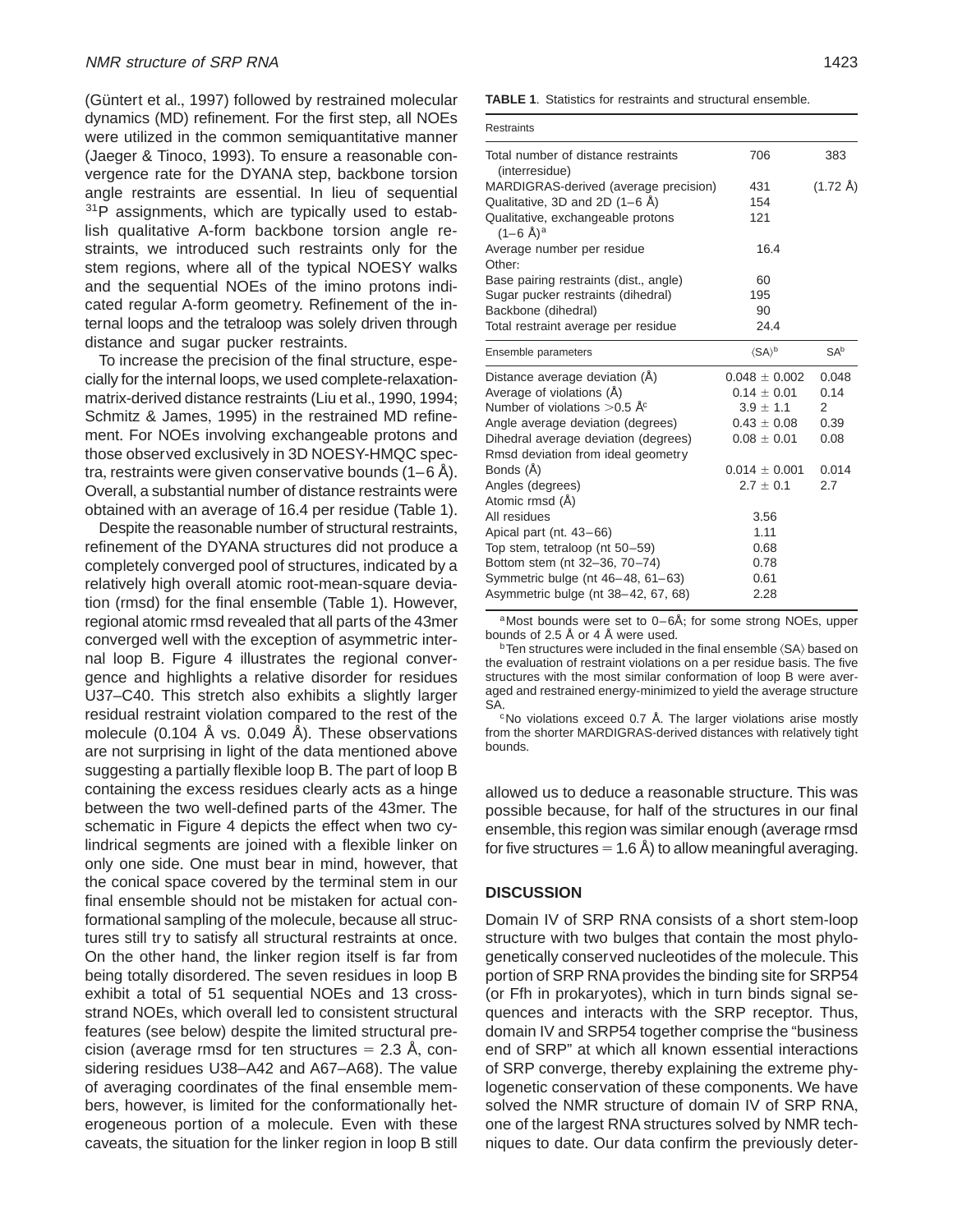

FIGURE 4. Regionally different degrees of convergence. Stereoviews of final ensembles of ten 43mer structures with either residues G43–C66 (top) or g32–U38/A68–c74 (bottom) used for superposition and the corresponding schematic (right), highlighting the effect of a flexible linker on one side between two rigid cylinders. Color coding: non-conserved residues, gray; G49 and G53, cyan; G48, blue; A47 and A55, red; A63 and A56, orange; G54 and G61, green; C62, magenta; the hinge region comprising U38–C41 is shown in red.

mined rigid structure of a smaller subfragment containing loop A. In contrast, loop B emerged as an independently folded module that imposes structural flexibility, effectively providing a hinge between the two adjacent structural elements.

## **Structural features of the SRP 43mer**

The hinged structure is shown in Figure 4A. The final ensemble exhibits a smooth bend, originating from the semiflexible internal loop B. Despite the partial flexibility and the associated limited structural precision, the bend is directionally constrained across the major groove with an overall magnitude of  $20-60^\circ$ . Figure 5A depicts representatives covering the range of structures for the arrangement of loop B. The average structure derived for the most populated cluster of structures (top) and the two most different conformations found in the remainder of the ensemble satisfy the NMR-derived restraints equally well. In all three structures, residues C40, A39, and U38 create a ledge-like extension of the major groove by stacking with each other to various degrees. The curvature that leads to the overall bend of the 43mer is directly related to the type and degree of this stacking. In other words, the direction of the ledge, which can be almost parallel to the plane of the G69:U37 pair, defines the placement of the terminal stem.

Most of the observed conformational heterogeneity is due to the variable stacking arrangement of U38, A39, and C40. The ledge section is flanked by 2 bp that are not as precisely defined as those in the stem regions. Towards the terminal stem, G69 and U37 are mostly stacked on the G70:U36 pair, with a geometry close to that of a wobble pair. Larger deviations from that geometry change the angle of the ledge considerably (see Fig. 5A, bottom). On the apical side, A42 and A67 make an interesting contribution to the ledge motif. Stacked under the G43:C66 base pair, A42 and A67 are found in a tilted, yet pair-like, arrangement,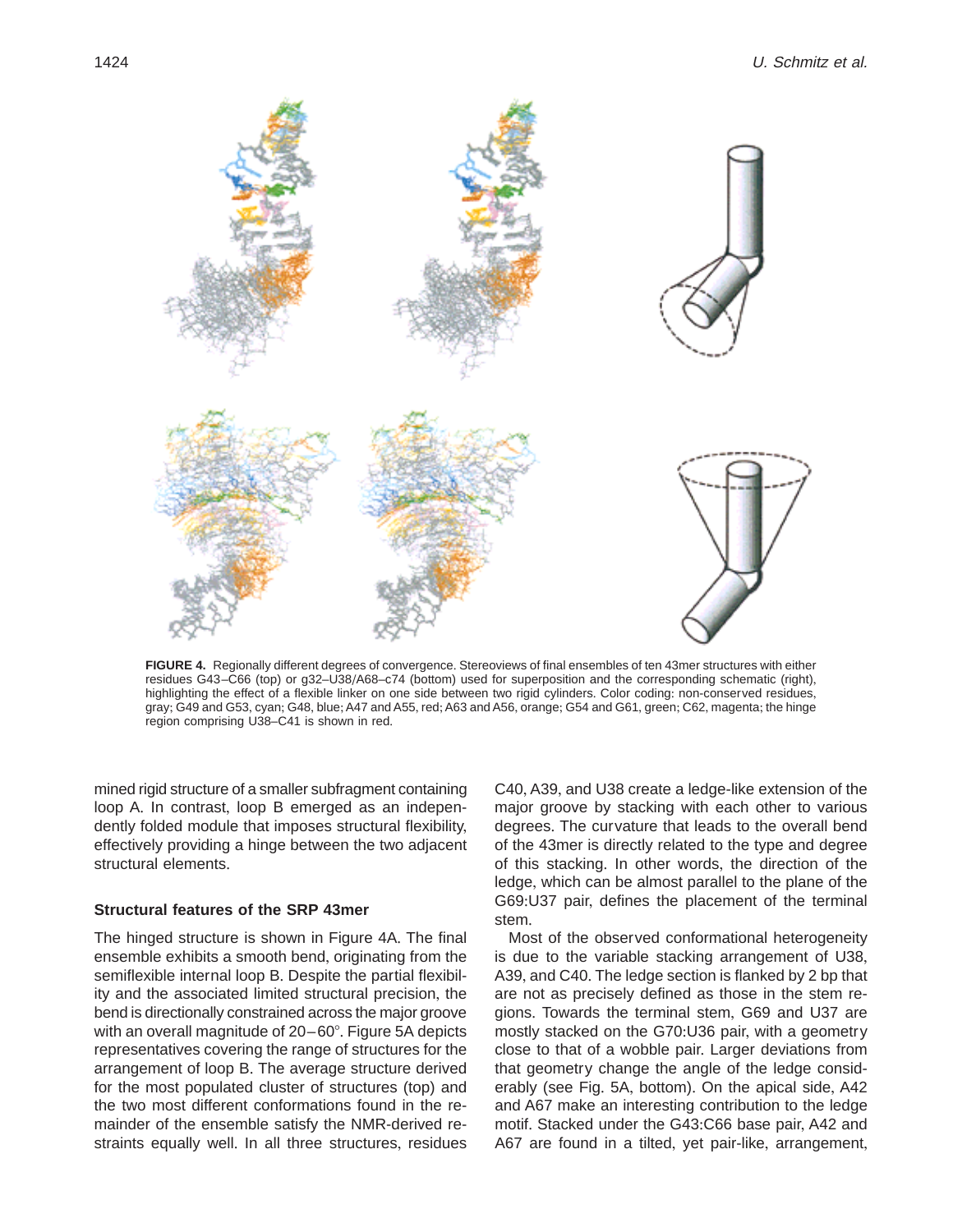

FIGURE 5. Structural details of the SRP 43mer. A: Stereoviews of ribbon representations of three conformations of the asymmetric internal loop B. The residues creating the ledge are labeled. Color coding: U38, red; A39, cyan; C40, yellow; C41, green; A42, black; A67, magenta; A68, blue. The conformation at the top is the average structure of the most populated structural cluster (see text); the two conformers below represent the most different conformations in the final ensemble with respect to internal loop B. **B**: Base-pair-like geometry of A67 and A42 as seen in the majority of structures. C: Updated secondary structure of E. coli domain IV SRP RNA. D: Stereoview of the symmetric internal loop A. Conserved bases are labeled and are shown in color. Color coding: nonconserved residues, gray; G49, cyan; G48, blue; A47, red; A63, orange; G61, green; C62, magenta. Backbone atoms involved in hydrogen bonds are shown as balls. The arrows indicates the hydrogen bond between C62 and C46, which was not seen in the structure of the 28mer.

with a putative hydrogen bond seen in the majority of structures between the A42 amino proton and A67N3 (see Fig.  $5B$ ). The twist between the putative A:A pair and the G:C pair above is noticeably reduced, thereby contributing to the extension of the major grove. Note that no artificial pairing restraints were used for A42:A67. This geometry is clearly defined through NOEs between A67H2 and both base protons of A42,  $H2$ , and  $H8$ .

The remaining two loop B residues, C41 and A68, seem to create the space for the ledge to connect well with the 4-bp stem that links to loop A. While C41 exhibits some conformational freedom to roam in the minor groove, A68 is well-defined, always pointing into the minor groove.

The assignment of the close packing of the U38/A39/ C40 ledge against the other strand resulted from a number of cross-strand NOEs. Most importantly, A68H8 exhibits NOEs to A39H1', C40H6, and C40H1', whereas A68H2 shows NOEs to C40H1' and both base protons of C41. Further weak cross-strand NOEs between A67H2 and H5, H6, and H2' of C40, as well as between A39H2 and A67H1' and A68H8, resulted in pulling the two strands together. In the case of conformational averaging, however, NOE-derived distance restraints are weighted toward the conformation with the shorter distances, such that loop B may appear more compact than it really is.

In light of the predicted secondary structure of E. coli domain IV RNA (Fig. 1), we were at first surprised to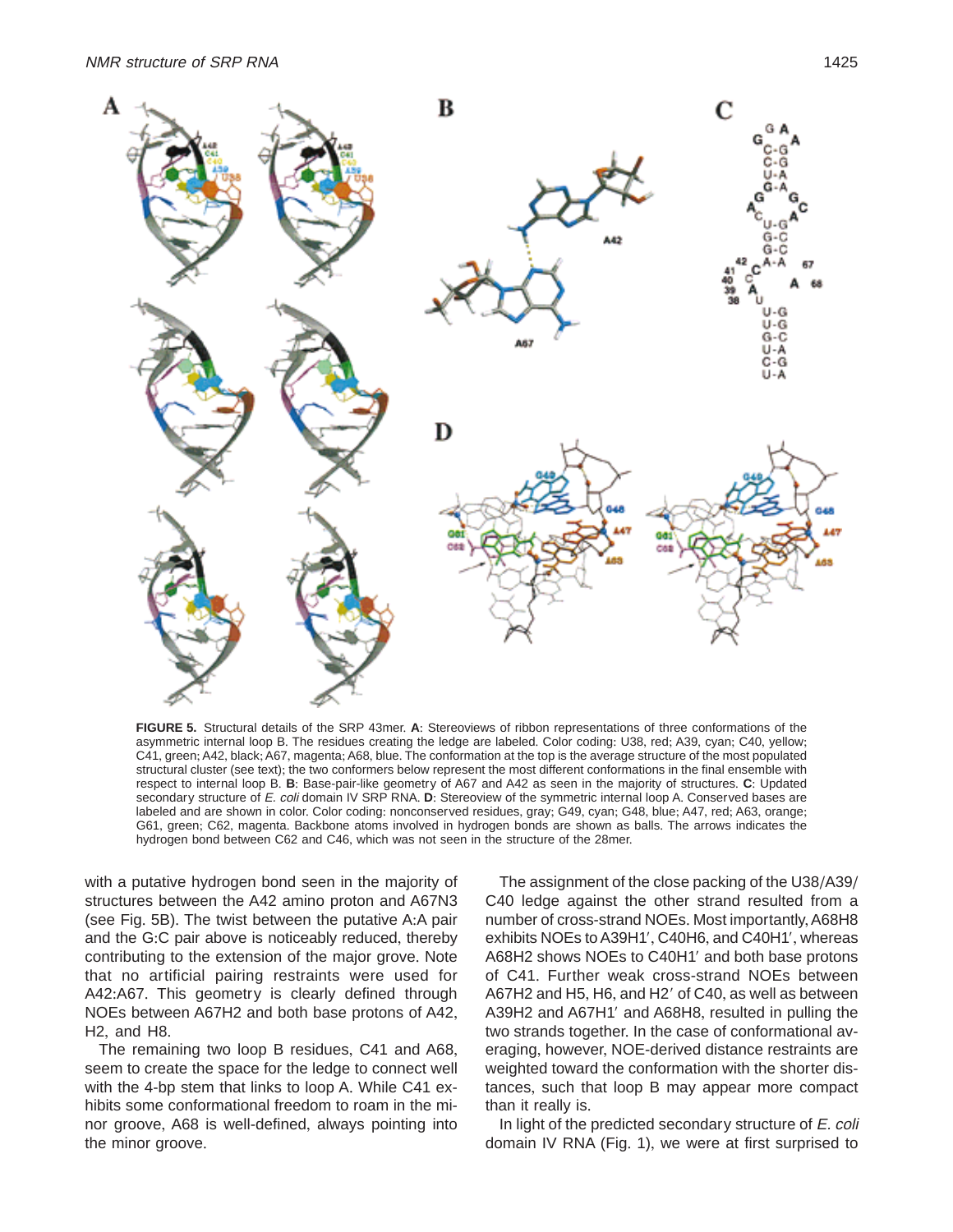find that the predicted A68:U38 pair was not found. The A42:A67 pair, however, extends the stem separating loops A and B to 4 bp, which is the typical length of the consensus sequence found in all other SRP RNAs. A68 then emerges as the conserved adenine on the short side of loop B, whereas U38 becomes a variable linker residue on the long side. Thus, adding the structural information, in fact, improves the line-up of SRP RNA sequences, such that the E. coli sequence is no longer an odd domain IV representative (see Fig. 5C).

The structure for internal loop  $A$  (Fig. 5D) closely resembles that described for the 28mer (rmsd  $=$ 0.88 Å). This part of the 43mer is well restrained and the increased number of distances made up for a decreased precision in the distance restraint set of the 43mer. The salient feature of the unique loop A motif (Schmitz et al., 1999) is the interaction between the Watson–Crick faces of G48 and G61 and oppositestrand phosphate groups enabling a cross-strand stack between A47 and A63. The only noticeable, albeit minor, difference between the two loop A structures is the orientation of the C46 base, which in the 43mer runs almost parallel to the G64:U45 pair below, such that the C46 amino group is within hydrogen bonding distance to  $C62N3$  (arrow in Fig.  $5D$ ).

No structural differences were apparent for the apical stem and GGAA-tetraloop despite use of the independent restraint set. The 43mer tetraloop structure is more similar to the GAAA-tetraloop in the P4P6 ribozyme crystal structure (rmsd  $= 0.82$  Å) than to the NMR solution structure (rmsd = 1.12 Å), which was determined under  $Mg^{2+}$ -free conditions (Jucker et al., 1997). The 43mer structure that was determined using base-pairing restraints for A59:U50 also shows that it is difficult for a canonical A:U pair to follow the wider carbonyl-amino G49:A60 pair. Some of the strain around A59:U50 in the final structures could be relieved when the U50NH-A59N1 distance restraint was removed.

## **Comparison with chemical and enzymatic protection data**

The structure presented here agrees well with chemical and enzymatic protection data obtained for 4.5S RNA (Lentzen et al., 1996). The match is nearly perfect for internal loop A (Schmitz et al., 1999), where even the modest difference in reactivity of G48 and G61 towards ketoxal is consistent with the different hydrogen bonding patterns.

For loop B, it was noted that all A's were modifiable with dimethyl sulfate (DMS), especially A67 and A68, which led to the conclusion that A68 could not be involved in a canonical A:U pair. In our structure, A68 is completely accessible, and the pairing of A67 with A42 also should not lead to significant protection. Furthermore, the semiflexible ledge section (U38–C40) was found to be accessible to single-strand-specific RNase

cleavage (Lentzen et al., 1996), as one would expect from our results.

Differential hydroxyl radical cleavage patterns led to the interesting conclusion (Lentzen et al., 1996) that 4.5S RNA is genuinely bent around loop B. Decreased reactivity was reported for the region that maps to the 3' strand of the 43mer's terminal stem and the adjoining part of internal loop  $C$ , not present in the 43mer. Although our structure reveals a bend originating from loop B, it is not clear how this feature could lead to decreased backbone accessibility of the 3' strand of the terminal stem. Thus, structural changes caused by other portions of 4.5S RNA would need to be invoked to rationalize these results.

# **Role of conserved nucleotides and implications for domain IV RNA/FfhM interaction**

When comparing loops A and B, dramatic differences are apparent for the structural contributions of the conserved nucleotides. While all five of the conserved nucleotides in loop A are involved in nucleotide-specific structural interactions (Schmitz et al., 1999), no such interactions are observed for loop B. Thus, the fact that no structural function is evident for A39, C41, and A68 strongly suggests that their phylogenetic conservation reflects their requirement for interaction with SRP54 or Ffh.

Chemical and enzymatic footprinting studies with free or Ffh-bound 4.5S RNA revealed unique protection patterns that are mapped on a solvent accessible surface representation of the 43mer average structure in Figure 6. Besides strong protection from chemical modification for A47 and A63 and weaker protection for G48 and G49 in loop A and all adenines in loop B, Ffh binding also protects unique portions of the backbone from cleavage with hydroxyl radicals (residues 35, 36, 39, 42–45, and 47–49) or RNases (residues 32–40 and  $51-52$ ) (Lentzen et al., 1996). A few distinct, unconnected patches for FfhM/domain IV contacts emerge that can be discussed in light of the crystal structure of  $T<sub>1</sub>$  aquaticus FfhM (see Fig. 6). The part of FfhM involved in 4.5S RNA binding maps to a three-helix motif (Fig. 6, green). When the putative signal sequence binding region and the N-terminal helix (Fig.  $6$ , blue) are omitted, the affinity for 4.5S RNA remains the same (Kurita et al., 1996). The essential amino acids (Arg-387, Gly-391, and Gly-393; Fig. 6, black) whose mutation abolishes RNA binding completely (Kurita et al., 1996), are all located in the helix-turn-helix motif that was proposed to form the core of the RNA-binding site. The RNA protection pattern of the terminal stem and loop B in conjunction with our observation of an extended major groove with a ledge suggests that one of the FfhM helices binds in the major groove around loop B. Following this proposition, however, it is impossible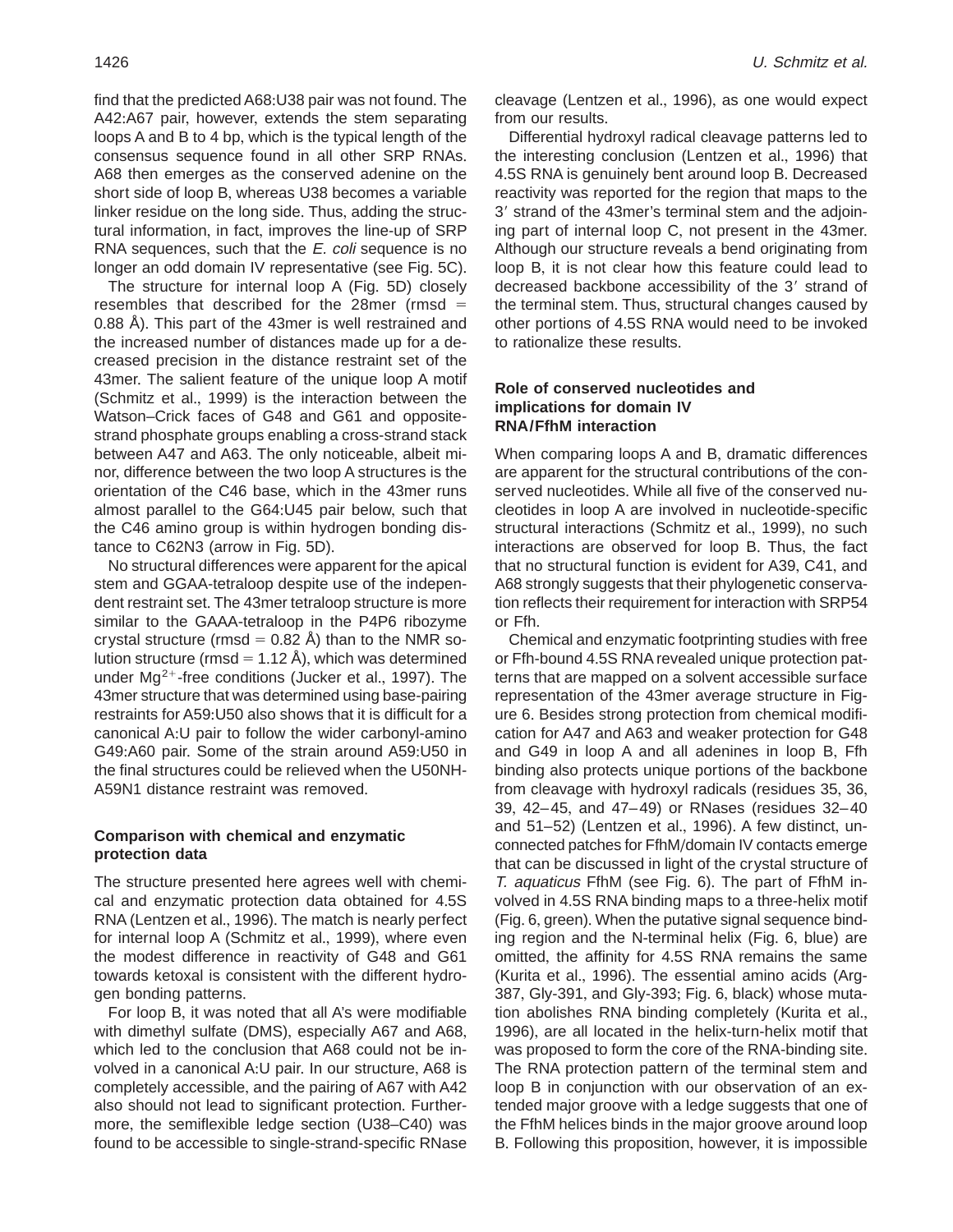

FIGURE 6. Structures of the essential components of SRP involved with signal sequence recognition. Left: ribbon representation of the crystal structure of T. aquaticus FfhM (Keenan et al., 1998); Right: two views of a surface representation of the solution structure of the 43mer (most common conformation)+ The color coding represents information related to RNA protein interactions. For T. aquaticus FfhM, the region that is not required for RNA binding is shown in blue. Highly conserved reserved amino acids are shown in red. Three amino acids (Arg387, Gly391, and Gly393 in helix  $\alpha$ 3 or the turn between  $\alpha$ 2 and  $\alpha$ 3) that cannot be mutated without causing a severe drop in the RNA binding affinity are shown in black. For the 43mer, results of Ffh protection experiments are shown; protection seen in chemical modification experiments is shown in magenta (strong) or green (medium); protection in hydroxyl radical cleavage experiments is shown in blue; protection in cleavage experiments with double-helical RNA-specific RNases is indicated by phosphate groups in red. For discussion and references see text+

to dock any of the three suitable  $\alpha$ -helices such that any other one would be able to contact the protected areas in the apical part of domain IV without changing the relative orientation of the three helices to each other. Clearly, structural adjustments for one or both of the molecules are necessary to promote the tight and widespread interaction. As CD studies (Zheng & Gierasch, 1997) suggest a "molten globule" state for E. coli FfhM, it is easy to imagine that the relative geometry of the  $\alpha$ -helices could change to facilitate RNA binding. Using the above information in docking experiments with the domain IV solution structure and the T. aquaticus FfhM crystal structure, it seems likely that the helix-turn-helix portion of FfhM (helices  $\alpha$ 3 and  $\alpha$ 4) contacts the RNA so that helix  $\alpha$ 3 interacts with the major groove around loop B and helix  $\alpha$ 3 interacts with the minor groove side of loop A.

Our binding studies (Schmitz et al., 1996) revealed that the affinity of truncated domain IV fragments (Fig. 1B) for FfhM is still strong and selective ( $K_{Diss}$  = 250 nM for 28mer vs. 20 nM for 43mer), such that loop A must contribute substantially to the protein/RNA interactions. In light of the uniqueness and stability of the loop A motif and the greater flexibility of loop B, it seems likely that the rigidly folded loop A motif is the initial, if not prime, recognition site for FfhM, which is responsible for specificity of the interaction. Thus, if the most conserved structural elements of the two components interact with each other and we allow for some structural rearrangements, then it is possible that the short  $\alpha$ -helix in FfhM that contains the most conserved amino acids contacts loop A in the minor groove, whereas one of the two larger  $\alpha$ -helices binds in the major groove of loop B.

## **MATERIALS AND METHODS**

## **Preparation of SRP RNAs**

All SRP 43mer samples were synthesized by in vitro transcription using T7 RNA polymerase (Milligan & Uhlenbeck, 1989) with either commercially available NTPs or uniformly  $13C$ -,  $15N$ -isotope-labeled NTPs. The latter were prepared via enzymatic triphosphorylation of isotope-labeled NMPs that had been extracted from Methylophilus methylotrophus cultures (Batey et al., 1995) and were chromatographically separated on a DEAE MemSep1010 column (Batey et al., 1995). Twenty-milliter transcription reactions using either regular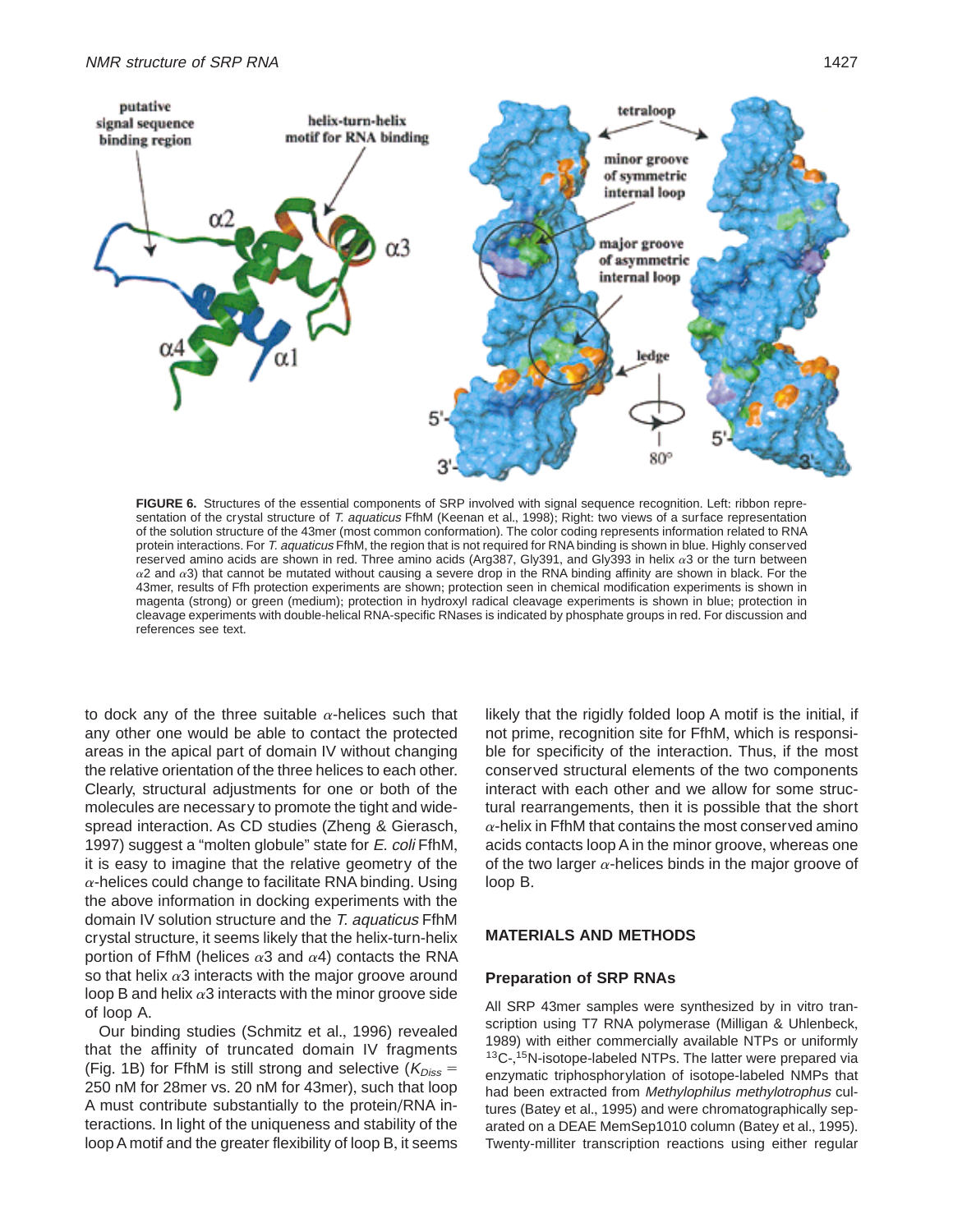NTPs, all four <sup>13</sup>C-,<sup>15</sup>N-labeled NTPs, or solely <sup>13</sup>C-,<sup>15</sup>Nlabeled adenosine 5'-triphosphate (ATP) or guanosine-5'-triphosphate (GTP) produced regular SRP 43mer, fully<br><sup>13</sup>C-,<sup>15</sup>N-labeled 43mer (F43mer), A-labeled 43mer (A43mer), and G-labeled 43mer (G43mer), respectively. Transcription products were PAGE-purified as described earlier (Schmitz et al., 1996).

## **NMR sample preparation**

The SRP RNA 43mer samples were repeatedly lyophilized from  $D_2O$  and dissolved in 10 mM KP, pH 6.5. Samples were denatured at  $85^{\circ}$ C and snap-cooled on ice. To minimize the formation of dimeric species,  $Mg^{2+}$  was added after annealing. Final conditions were 10 mM KP, pH 6.5, 10 mM  $MqCl<sub>2</sub>$ , and 0.3–0.5 mM RNA in 8 mm Shigemi tubes (homonuclear spectra and most <sup>1</sup>H,<sup>13</sup>C-HSQC), or 1.0–1.5 mM RNA in 5 mm Shigemi tubes (all other heteronuclear NMR).

#### **NMR experiments**

All NMR experiments were acquired at 600 MHz on a Varian Unityplus spectrometer. Homonuclear 2D NOE spectra (mixing time 50, 150, and 400 ms) in  $D_2O$  were recorded at 20 °C, 30 °C, and 35 °C (400  $t_1$  values with 32 scans each, recycling delay 2.0 s). DQF-COSY spectra were acquired similarly. TOCSY experiments were run with MLEV-17 mixing and cycling (Bax & Davies, 1985) (mixing time 30 and 75 ms)+ Twodimensional NOE experiments in  $H_2O$  were collected at 10 °C using the SSnoesy pulse sequence (Smallcombe, 1993). Translational diffusion constants,  $D_t$ , were determined with the water-sLED sequence (Altieri et al., 1995) and subsequent fitting of the intensities of the aromatic signals to equation  $\ln(A) = -D_t \ln[\gamma^2 \delta^2 G_z^2(\Delta - \delta/3)] - \ln(A_0)$  (Haner & Schleich, 1989; Lapham et al., 1997). Here, A and  $A_0$  are peak intensities at a given gradient strength  $G<sub>z</sub>$  and without a gradient, respectively;  $\gamma$  is the gyromagnetic ratio of <sup>1</sup>H;  $\delta$ is the duration of the gradient and  $\Delta$  is the time between gradients.

One-bond heteronuclear correlations were obtained with <sup>1</sup>H<sup>15</sup>N-HMQC or CT-<sup>1</sup>H<sup>13</sup>C-HSQC experiments (Santoro & King, 1992). Ribose spin systems were elucidated with 3D-HCCH-COSY and -TOCSY experiments (Nikonowicz & Pardi, 1993). The latter experiment also detected long range H2–H8 correlations (Legault et al., 1994; Marino et al., 1994). To<br>complete assignments and extract structural information, 3D- $1H^{13}C1H-NOESY-HMQC$  experiments (Marion et al., 1989; Nikonowicz & Pardi, 1993) were collected for all labeled 43mer samples (mixing time 150 ms) and optimized for either observation of aromatic or ribose  ${}^{13}C$ <sup>1</sup>H moieties. For A43mer and G43mer samples, 2D <sup>13</sup>C-edited NOESY spectra (mixing time 250 ms) were obtained with the  $13C$  selection tailored for base carbons. All spectra were processed with Striker (Day & Kneller, 1992) or NMRpipe (Delaglio et al., 1995) and analyzed with SPARKY (Goddard & Kneller, 1992, 1998).

## **Distance restraints**

NOE peak volumes were quantified for all 2D NOE spectra with SPARKY, which enables deconvolution of peak clusters via line fitting. NOE volumes were then adjusted for complete relaxation with the program SYMM (Liu et al., 1996), based on the difference of cross-diagonal volumes or measured  $T_1$ -relaxation times. Accurate distances were generated with MARDIGRAS (Liu et al., 1990, 1994) using a conservative correlation time window (4–8 ns). The randmardi option was used to produce adequate distance error bounds (Liu et al., 1995; Lukavsky et al., 1997), assuming 5–50% error depending on signal-to-noise ratio for the precision of NOE volumes.

#### **Structure refinement**

Initial models were generated with DYANA (Güntert et al., 1997), using distance restraints grouped into three categories (1–3 Å, 2–4 Å, and 3–6 Å), A-form backbone torsion angles ( $\alpha = -62^{\circ} \pm 10^{\circ}$ ,  $\beta = -179^{\circ} \pm 10^{\circ}$ ,  $\gamma = 47^{\circ} \pm 10^{\circ}$ ,  $\epsilon =$  $-151^{\circ} \pm 10^{\circ}$ ,  $\zeta = -73^{\circ} \pm 10^{\circ}$ ) for residues g32–U36, G43– U45, U50-C52, G57-A59, G64-C66 and G70-c74, C3'endo restraints ( $\delta = 83^{\circ} \pm 10^{\circ}$ ) for all residues except A39, C41, A42, G54, and A55, C2'-endo restraints ( $\delta = 37^{\circ} \pm 15^{\circ}$ ) for residues U38 and G61. Base-pair restraints were used for all G:C pairs, the G:U wobble pairs U36:G70 and U45:G64, and the carbonyl-amino pair G49:A60. The twenty best DYANA structures were refined with AMBER 5.0 (Pearlman et al., 1995; Cornell et al., 1996), using a 15-ps protocol where temperature and the weights for restraints, electrostatic and van-der-Waals contributions to the force field were varied. MARDIGRAS restraints were used only for the AMBER 5.0 refinement. The last 2 ps of each run were averaged and subjected to restrained energy minimization with final force constants of 30 Kcal/mol  $\cdot$  Å<sup>2</sup> for distance restraints and 300 Kcal/mol  $\cdot$  rad<sup>2</sup> for torsion angle restraints. Final structures were analyzed with CARNAL (Pearlman et al., 1995), CURVES (Lavery & Sklenar, 1990), and MidasPlus (Gallo et al., 1985, 1989).

## **PDB accession numbers**

Protein DataBank accession numbers for the coordinates are 1CQ5 (average structure) and 1CQL (ensemble).

# **ACKNOWLEDGMENTS**

We thank Lara Kipperman and Stefanos Georgantis for help with sample preparation and Drs. N.B. Ulyanov and A. Mujeeb for helpful discussions. This research was supported by National Institutes of Health (NIH) grant GM39247 to TLJ, National Science Foundation (NSF) grant MCB-9513214 to US, and NIH grants to PW. We acknowledge the University of California, San Francisco Computer Graphics Laboratory supported by NIH grant RR01081. PW is an investigator of the Howard Hughes Medical Institute.

Manuscript accepted without revision August 3, 1999

## **REFERENCES**

- Altieri AS, Hinton DP, Byrd RA, 1995. Association of biomolecular systems via pulsed field gradient NMR self-diffusion measurements. J Am Chem Soc 117:7566-7567.
- Andrews DW, Walter P, Ottensmeyer FP, 1987. Evidence for an extended 7SL RNA structure in the signal recognition particle. EMBO  $J$  6:3471-3477.